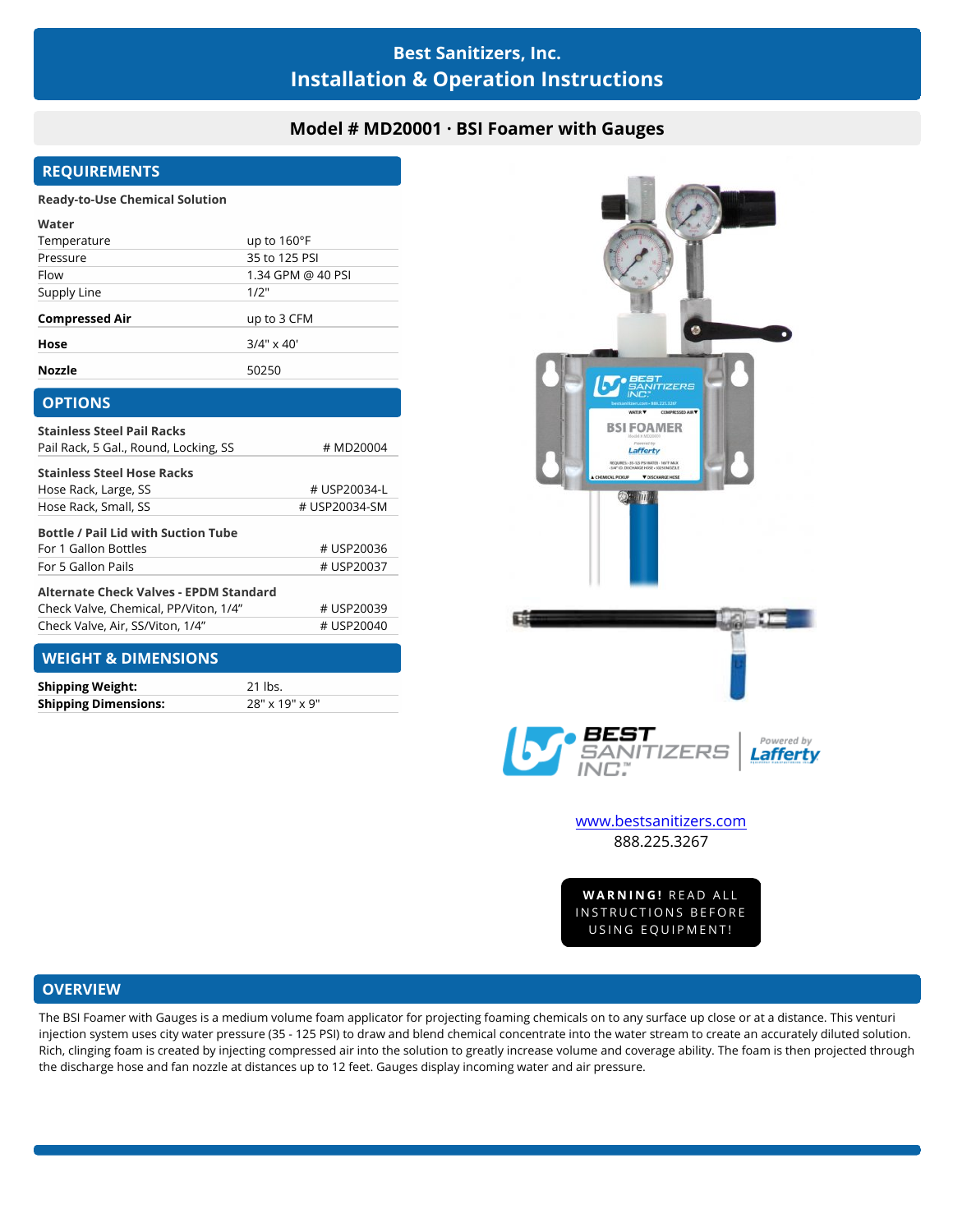### **SAFETY & OPERATIONAL PRECAUTIONS**

- **When connecting to a potable water supply follow all local codes for backflow prevention.**
- **WARNING: Severe damage to your facility, or contamination of your potable water supply, can occur without proper backflow prevention.**
- For proper performance do NOT modify, substitute nozzle, hose diameter or length.
- Manufacturer assumes no liability for the use or misuse of this unit.
- Wear protective clothing, gloves and safety goggles when working with chemicals.
- Always direct the discharge away from people and electrical devices.
- For pressures over 100 PSI, remove the discharge valve or lower pressure.
- Never leave inlet ball valves on when unit is not in use.
- Follow the chemical manufacturer's safe handling instructions.
- NEVER mix chemicals without first consulting chemical manufacturer.

### **TO INSTALL (REFER TO DIAGRAM ON NEXT PAGE)**

- 1. Mount the unit to a suitable surface above the chemical supply to prevent siphoning.
- 2. Connect the discharge hose.
- 3. When connecting to a potable water supply follow all local codes for backflow prevention.
- 4. Connect water supply. To prevent blocking the small water jets in the foamer body, flush any new
- plumbing of debris before connecting. If water piping is older and has known contaminants, install a filter.
- 5. Connect air supply. If air line is older and has known contaminants install a filter.

#### **Set the chemical dilution ratio by threading one of the color coded metering tips into each chemical check valve. See chemical labels for dilution ratio recommendation or consult your chemical supplier.**

- For the strongest dilution ratio do NOT install a colored metering tip.
- The dilution ratios in the metering tip chart are based on water thin chemicals with a viscosity of 1CPS.
- **Thicker chemicals will require a larger tip than the ratios shown in the chart.**
- Application results will ultimately determine final tip color.
- Select the tip color that is closest to your desired chemical strength and thread it into the tip holder. DO NOT OVER TIGHTEN.
- Push the chemical tube over the check valve barb and place the strainer in the chemical concentrate.

### **TO OPERATE**

- 1. Make final metering tip adjustments based on application results.
- 2. With wand in hand open the water ball valve, and the air ball valve.
- 3. Open the discharge ball valve.
	- Wait a few seconds and observe foam consistency.
	- Use the least amount of air needed to achieve good foam quality to prevent water pressure fluctuations from affecting performance. Air pressure must be kept lower than water pressure.
	- To adjust the foam consistency pull out on the air regulator knob, turn slightly clockwise for dryer foam and counterclockwise for wetter foam. Wait a few seconds to see each adjustment.
	- o Medium wet foam will give the best cleaning results! Dry foam will NOT clean as well!
	- You may also have to try different sized metering tips and air settings until foam consistency and cleaning results are acceptable. Once this is set and desired foam consistency is achieved push lock the knob on the air regulator. You are ready to start application.
- 4. When foaming is completed, close the discharge ball valve, return to the unit and close the water and air ball valves. Briefly re-open the discharge ball valve to relieve pressure in the hose.
- 5. Rinse before the foam dries.

| <b>Metering Tip Selection Chart</b>        |                 |                                            |
|--------------------------------------------|-----------------|--------------------------------------------|
| <b>Metering</b><br><b>Tip Color</b>        | Oz. per<br>Min. | <b>Example: Dilution</b><br>Ratio @ 40 PSI |
| <b>Brown</b>                               | 0.56            | 306:1                                      |
| Clear                                      | 0.88            | 195:1                                      |
| <b>Bright Purple</b>                       | 1.38            | 124:1                                      |
| White                                      | 2.15            | 80:1                                       |
| Pink                                       | 2.93            | 59:1                                       |
| Corn Yellow                                | 3.84            | 45:1                                       |
| Dark Green                                 | 4.88            | 35:1                                       |
| Orange                                     | 5.77            | 30:1                                       |
| Gray                                       | 6.01            | 29:1                                       |
| Light Green                                | 7.01            | 24:1                                       |
| Med. Green                                 | 8.06            | 21:1                                       |
| Clear Pink                                 | 9.43            | 18:1                                       |
| Yellow Green                               | 11.50           | 15:1                                       |
| Burgandy                                   | 11.93           | 14:1                                       |
| Pale Pink                                  | 13.87           | 12:1                                       |
| Light Blue                                 | 15.14           | 11:1                                       |
| Dark Purple                                | 17.88           | 10:1                                       |
| Navy Blue                                  | 25.36           | 7:1                                        |
| Clear Aqua                                 | 28.60           |                                            |
| <b>Black</b>                               | 50.00           |                                            |
| 6.0:1<br>No Tip Ratio Up To:               |                 |                                            |
| المالد المائد والمعاملة والمنادلة المساحلة |                 |                                            |

The dilution ratios above are approximate values. Due to chemical viscosity, actual

### dilution ratios may vary.

**Metering Tip Selection Formula** (GPM x 128) / Dilution Ratio = Oz per Min

| <b>Flow Rate Chart</b>              |            |  |
|-------------------------------------|------------|--|
| <b>Flow Rate</b><br><b>Pressure</b> |            |  |
| <b>PSI</b>                          | <b>GPM</b> |  |
| 40                                  | 1.34       |  |
| 50                                  | 1.50       |  |
| 60                                  | 1.64       |  |
| 70                                  | 1.77       |  |
| 80                                  | 1.90       |  |
| 90                                  | 2.01       |  |
| 100                                 | 2.12       |  |
| 110                                 | 2.22       |  |
| 120                                 | 2.32       |  |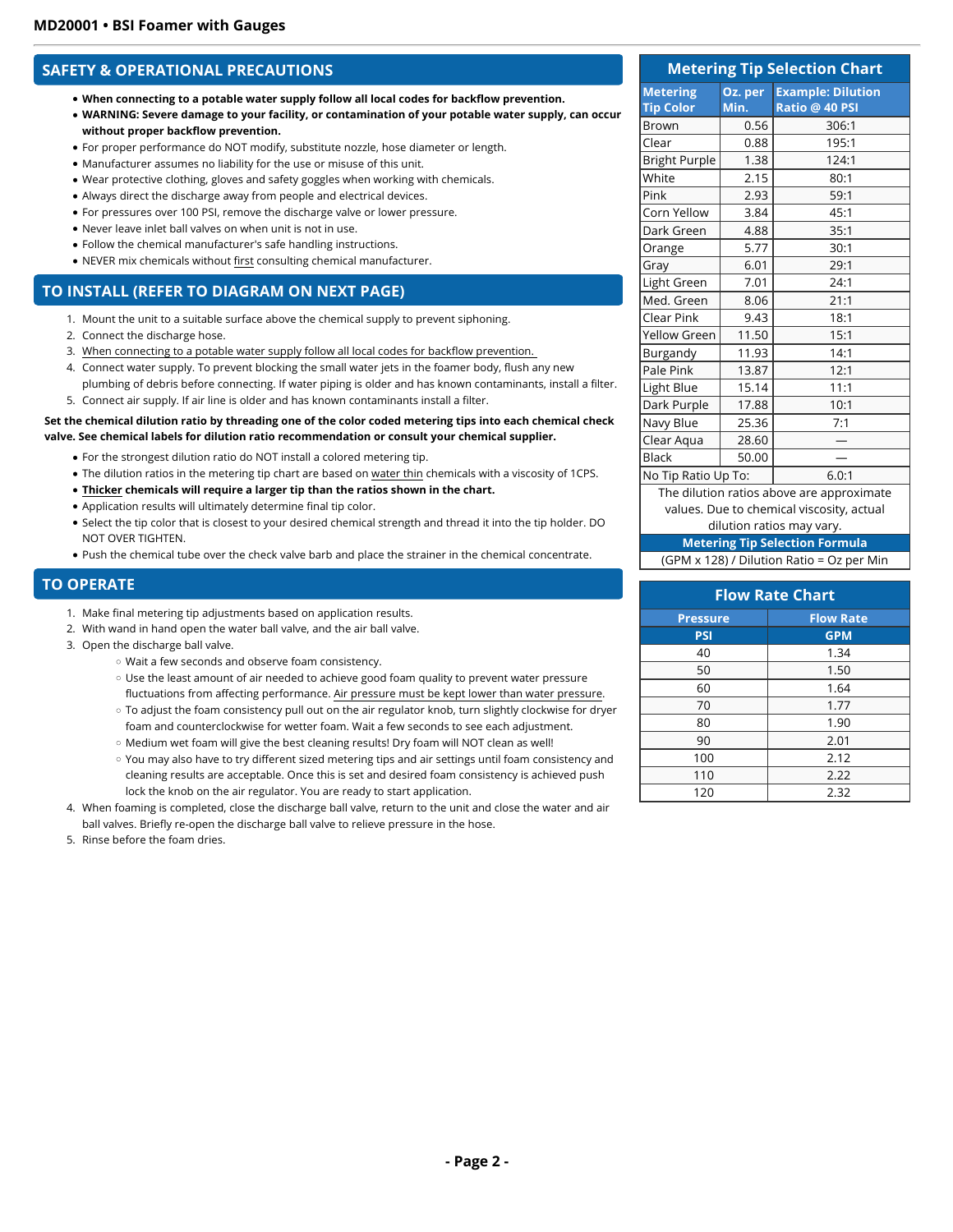